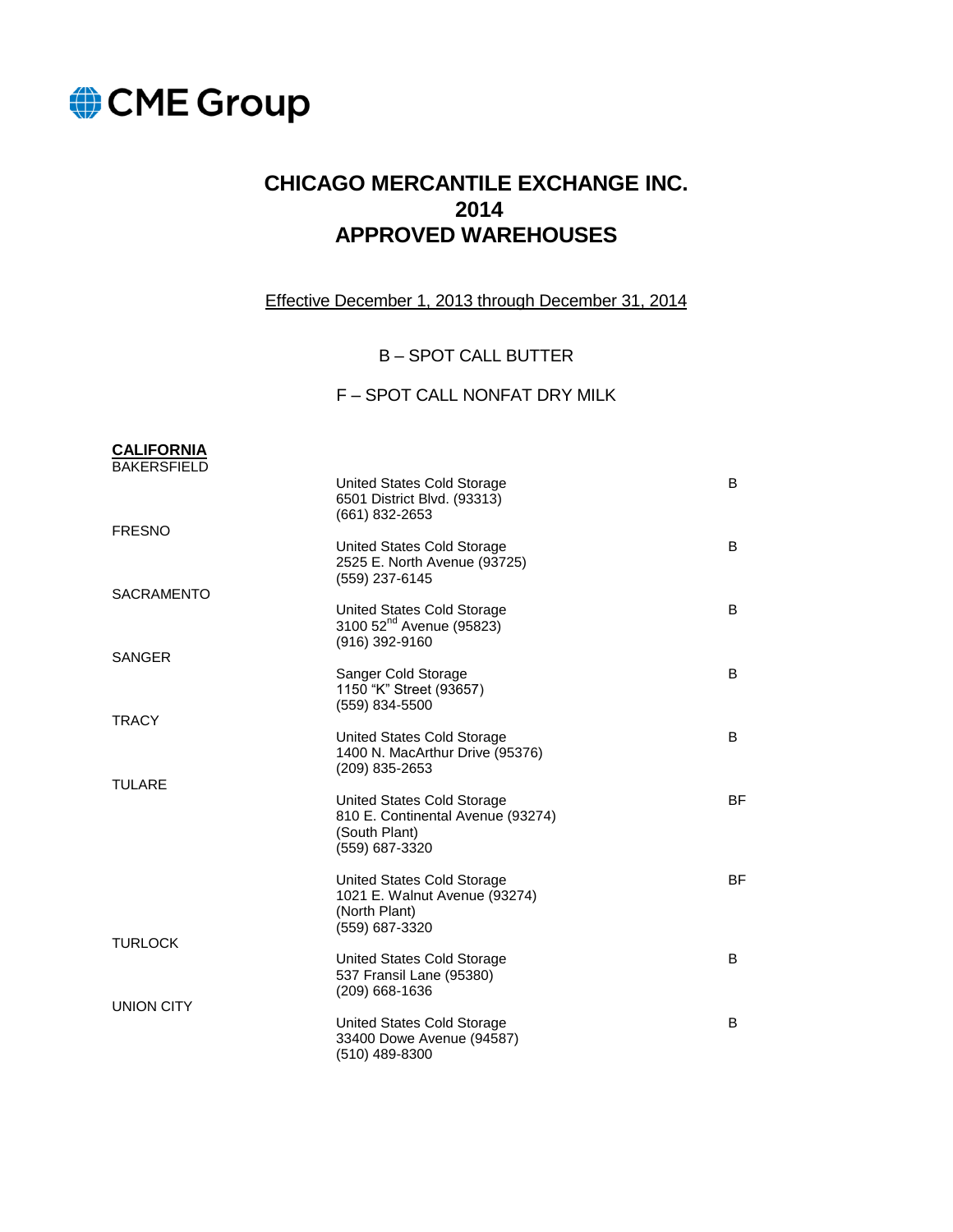## **COMMODITIES**

| <b>GEORGIA</b><br><b>CARTERSVILLE</b> |                                                                                                              |           |
|---------------------------------------|--------------------------------------------------------------------------------------------------------------|-----------|
|                                       | Americold Logistics, LLC<br>215 Industrial Park Road (30121)<br>(770) 382-5115                               | BF        |
| <b>THOMASVILLE</b>                    | Americold Logistics, LLC<br>121 Roseway Drive (31792)<br>(229) 227-9309                                      | <b>BF</b> |
| <b>IDAHO</b><br><b>BURLEY</b>         |                                                                                                              |           |
|                                       | Americold Logistics, LLC<br>280 West Highway 30 (83318)<br>(208) 677-3000                                    | B         |
| <b>JEROME</b>                         | <b>WOW Logistics Company</b><br>2002 Victory Lane (83338)<br>(208) 324-6860                                  | F         |
| <b>NAMPA</b>                          |                                                                                                              |           |
|                                       | Americold Logistics, LLC<br>231 Fourth Avenue North (83687)<br>$(208)$ 466-3551                              | ΒF        |
| <b>IOWA</b><br><b>CHEROKEE</b>        |                                                                                                              |           |
|                                       | Cloverleaf Cold Storage - Cherokee<br>1530 South 2 <sup>nd</sup> Street (51012)<br>(712) 225-5151            | B         |
| FORT DODGE                            | Americold Logistics, LLC                                                                                     | BF        |
|                                       | 3543 Maple Drive (50501)<br>(515) 955-3505                                                                   |           |
| LEMARS                                | Cloverleaf Cold Storage - LeMars<br>1609 18 <sup>th</sup> Street SW (51031)<br>(712) 546-6121                | B         |
| SIOUX CITY                            | <b>Cloverleaf Cold Storage</b><br>2640 Murray Street (51111)<br>(712) 279-8022                               | B         |
|                                       | Cloverleaf Cold Storage - Plant 1<br>2800 Cloverleaf Court (51111)<br>(712) 279-0918                         | B         |
| <b>KENTUCKY</b><br><b>SEBREE</b>      |                                                                                                              |           |
|                                       | Americold Logistics, LLC<br>1541 U.S. Highway 41 North (42455)<br>(270) 835-9776                             | BF        |
| <b>MINNESOTA</b><br>ALBERT LEA        |                                                                                                              |           |
|                                       | Minnesota Freezer Warehouse Co.<br>820 E. 13 <sup>th</sup> Street (56007)<br>(507) 373-1477                  | B         |
| <b>AUSTIN</b>                         | *Minnesota Freezer Warehouse Co.<br>1907 14 <sup>th</sup> Street N.E., P.O.Box 475 (55912)<br>(507) 437-1982 | B         |
| <b>BROOKLYN PARK</b>                  | Americold Logistics, LLC<br>7130 Winnetka Avenue North (55428)<br>(763) 535-5000 ext. 29                     | BF        |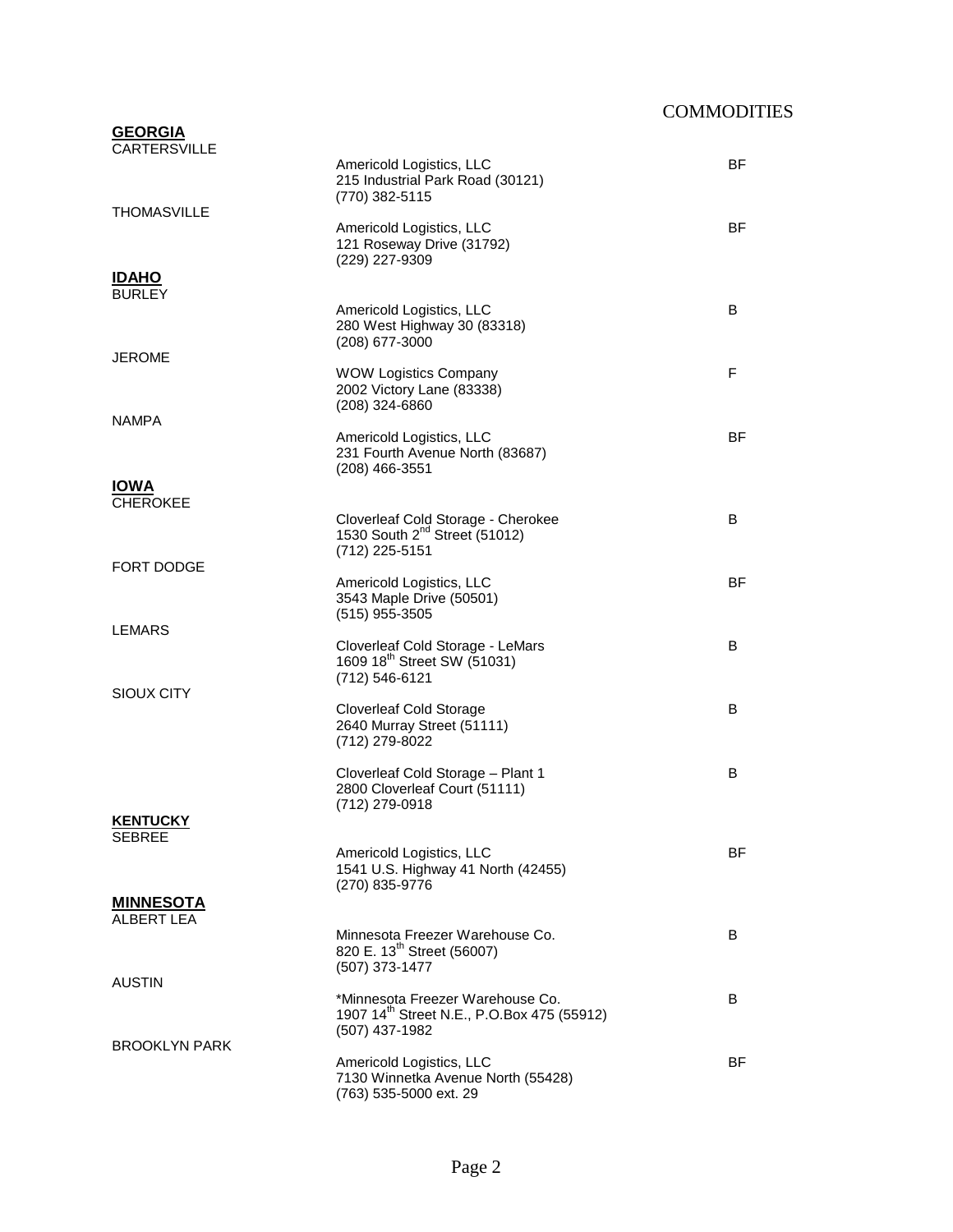| <b>MINNESOTA, Cont'd</b>            |                                                                                                  |           |
|-------------------------------------|--------------------------------------------------------------------------------------------------|-----------|
| <b>FAIRMONT</b>                     |                                                                                                  |           |
| LAKEVILLE                           | Cloverleaf Cold Storage - Fairmont<br>1400 East 8 <sup>th</sup> Street (56031)<br>(507) 238-4211 | B         |
|                                     | Cloverleaf Cold Storage - Lakeville<br>21755 Cedar Avenue (55044)<br>(952) 469-1221              | B         |
| NEW ULM                             | Americold Logistics, LLC<br>1330 West Ridge Road (56073)<br>(507) 359-2300                       | BF        |
|                                     | Americold Logistics, LLC<br>17113 County Road 29 (56073)<br>(507) 359-2300                       | <b>BF</b> |
| ST. PAUL                            | Americold Logistics, LLC<br>240 Chester Street (55107)<br>(651) 227-0741                         | <b>BF</b> |
| <b>MISSOURI</b>                     |                                                                                                  |           |
| CARTHAGE                            | Americold Logistics, LLC<br>1331 Civil War Road (64836)<br>(417) 358-9027                        | <b>BF</b> |
| <b>CHILLICOTHE</b>                  | Cloverleaf Cold Storage - Chillicothe<br>500 Corporate Drive (64601)<br>(660) 646-6939           | B         |
|                                     |                                                                                                  |           |
| <b>NEBRASKA</b>                     |                                                                                                  |           |
| <b>FREMONT</b>                      | Americold Logistics, LLC<br>950 South Schneider Street (68025)<br>(402) 721-7882                 | <b>BF</b> |
| OMAHA                               | United States Cold Storage<br>4302 South 30 <sup>th</sup> Street (68107)<br>(402) 731-9900       | B         |
|                                     | United States Cold Storage<br>10711 Olive Street (68128)<br>(402) 339-8855                       | B         |
| <u>NORTH CAROLINA</u>               |                                                                                                  |           |
| <b>BENSON</b>                       | Cloverleaf Cold Storage - Benson<br>444 Gilbert Road (27504)<br>(919) 207-4420                   | B         |
| SANFORD                             | Cloverleaf Cold Storage - Sanford<br>111 Imperial Drive (27330)<br>(919) 775-4474                | B         |
| <u>OHIO</u>                         |                                                                                                  |           |
| <b>COLUMBUS</b><br><b>FAIRFIELD</b> | Cloverleaf Cold Storage - Columbus<br>2350 New World Drive (43207)<br>(614) 491-3890             | B         |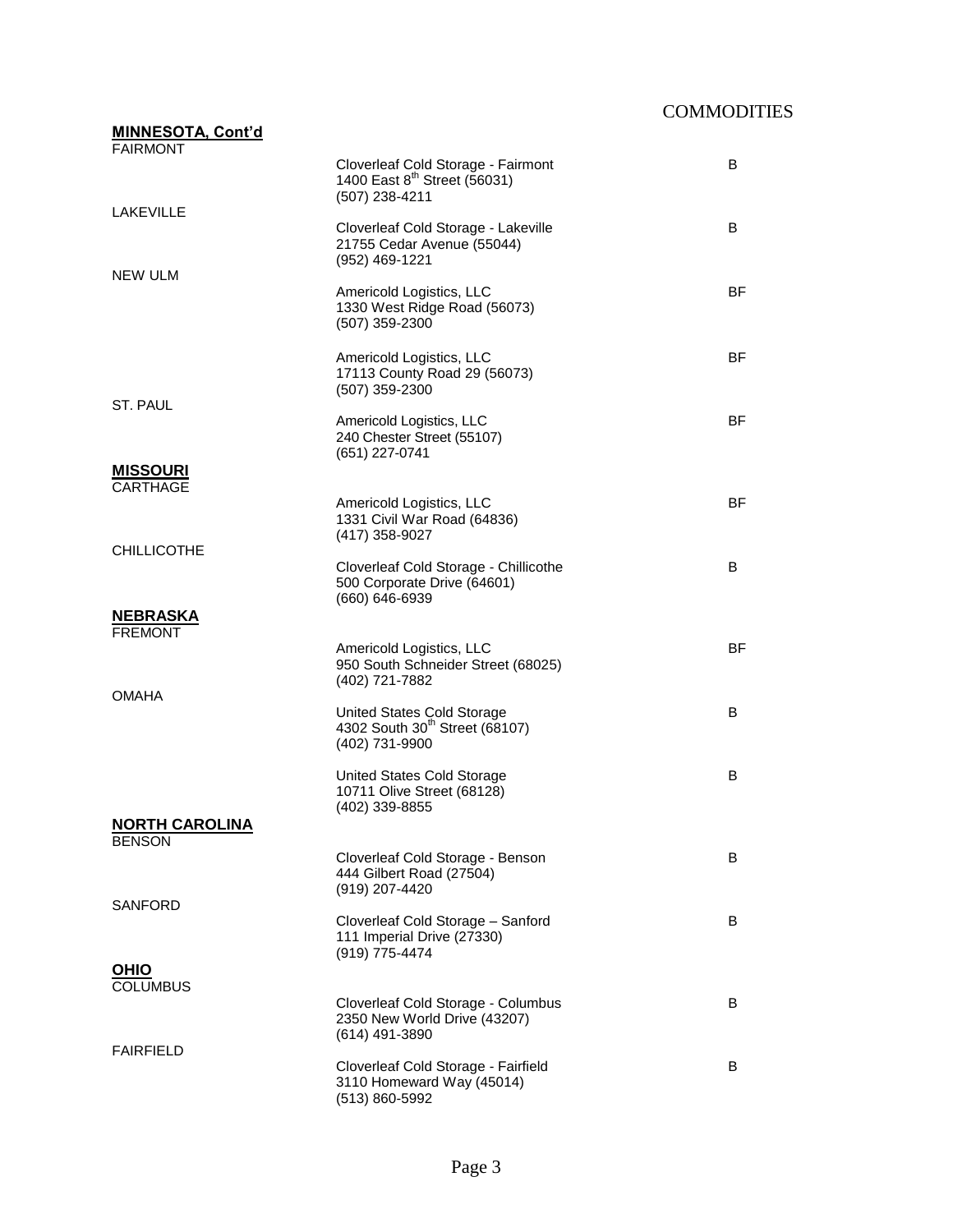## **COMMODITIES**

| OHIO, Cont'd<br><b>NAPOLEON</b>         |                                                                                             |           |
|-----------------------------------------|---------------------------------------------------------------------------------------------|-----------|
|                                         | Cloverleaf Cold Storage - Napoleon<br>1165 Independence Drive (43545)<br>(419) 599-5015     | B         |
| <b>PENNSYLVANIA</b><br><b>BETHLEHEM</b> |                                                                                             |           |
| <b>HAZLETON</b>                         | United States Cold Storage<br>15 Emery Road (18015)<br>(610) 433-7378                       | B         |
|                                         | United States Cold Storage<br>1102 North Park Drive (18202)<br>(570) 384-2319               | B         |
| <b>SOUTH CAROLINA</b><br><b>SUMTER</b>  |                                                                                             |           |
|                                         | Cloverleaf Cold Storage - Sumter<br>1900 Corporate Way (29154)<br>(803) 481-4745            | B         |
| <b>TENNESSEE</b><br>LAVERGNE            |                                                                                             |           |
| <b>SMYRNA</b>                           | United States Cold Storage<br>1727 J.P. Hennessy Drive (37086)<br>(615) 641-9800            | B         |
|                                         | United States Cold Storage<br>125 Threet Industrial Blvd (37167)<br>(615) 355-0047          | B         |
| <u>TEXAS</u><br><b>DALLAS</b>           |                                                                                             |           |
|                                         | Americold Logistics, LLC<br>5210 Catron (75227)<br>$(214)$ 381-2653                         | BF        |
| <b>VIRGINIA</b><br><b>CHESAPEAKE</b>    |                                                                                             |           |
|                                         | Cloverleaf Cold Storage - Chesapeake<br>1229 Fleetway Drive (23323)<br>(757) 487-7847       | B         |
| <b>WASHINGTON</b><br><b>SEATTLE</b>     |                                                                                             |           |
|                                         | Citylce Cold Storage LLC<br>2001 W. Garfield C-100<br>Building 86 (98119)<br>(206) 285-6500 | B         |
| <b>TACOMA</b>                           | Americold Logistics, LLC<br>1301 26 <sup>th</sup> Avenue East (98424)<br>(253) 620-7250     | B         |
| <b>WISCONSIN</b><br><b>APPLETON</b>     |                                                                                             |           |
| CHIPPEWA FALLS                          | Americold Logistics, LLC<br>2000 W. Pershing Street (54914)<br>(920) 730-4200               | BF        |
|                                         | <b>WOW Logistics Company</b><br>2321 Olson Drive (54729)<br>$(800)$ 354-0901                | F         |
| <b>EAU CLAIRE</b>                       | Central Storage & Warehouse Company                                                         | <b>BF</b> |
|                                         | 2650 Fortune Drive (54703)<br>(715) 874-2951                                                |           |